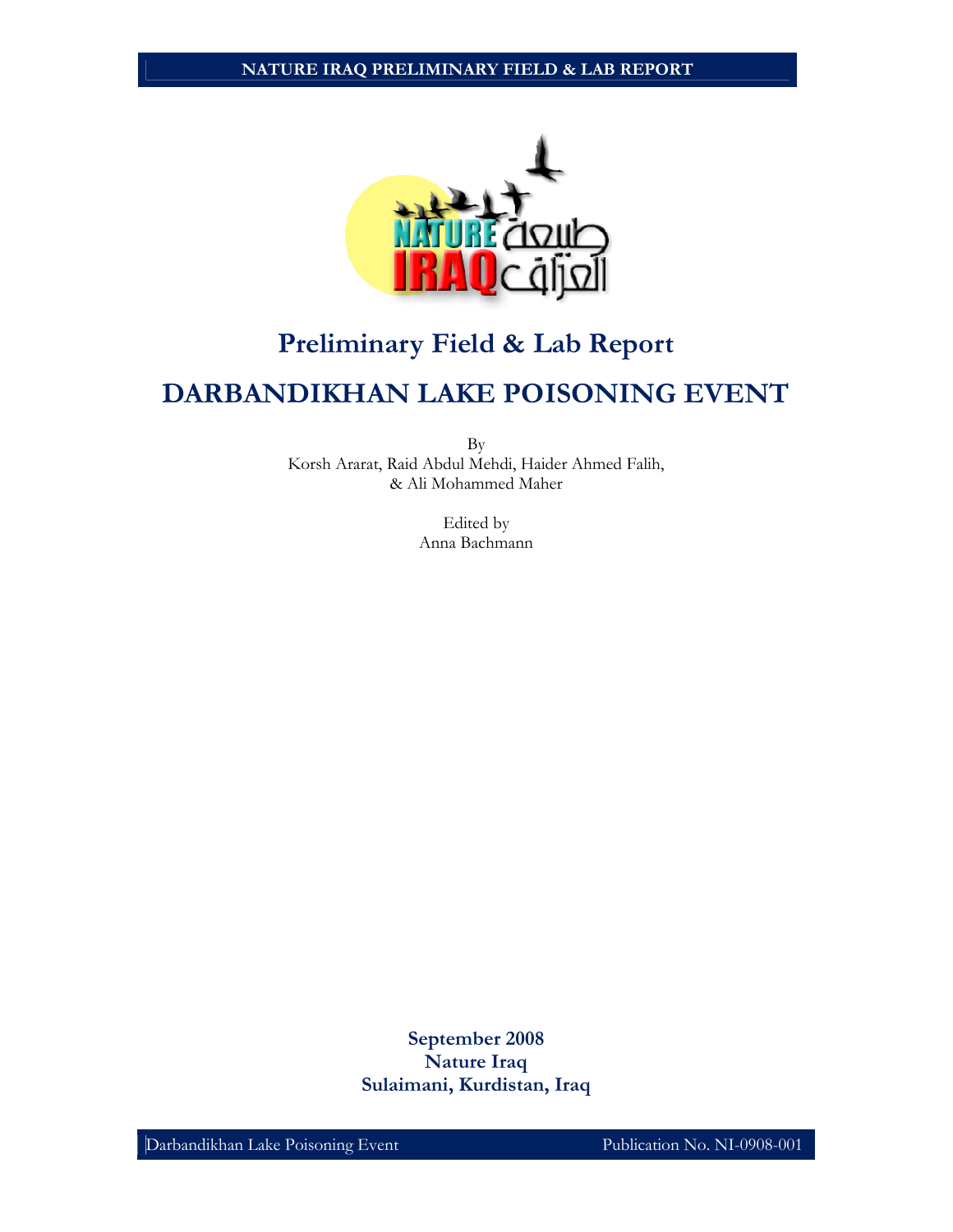© 2008 Sulaimani, Kurdistan, Iraq

This preliminary report is prepared to summarize and inform partner agencies on biological and water quality investigations performed by Nature Iraq on waters at Darbandikhan Lake in Kurdistan, Northern Iraq. For more information please refer to Nature Iraq's web site: www.natureiraq.org or write to:

Nature Iraq Office House #25, Street #27 Area 104, Ashti Quarter Sulaimani, Kurdistan, Iraq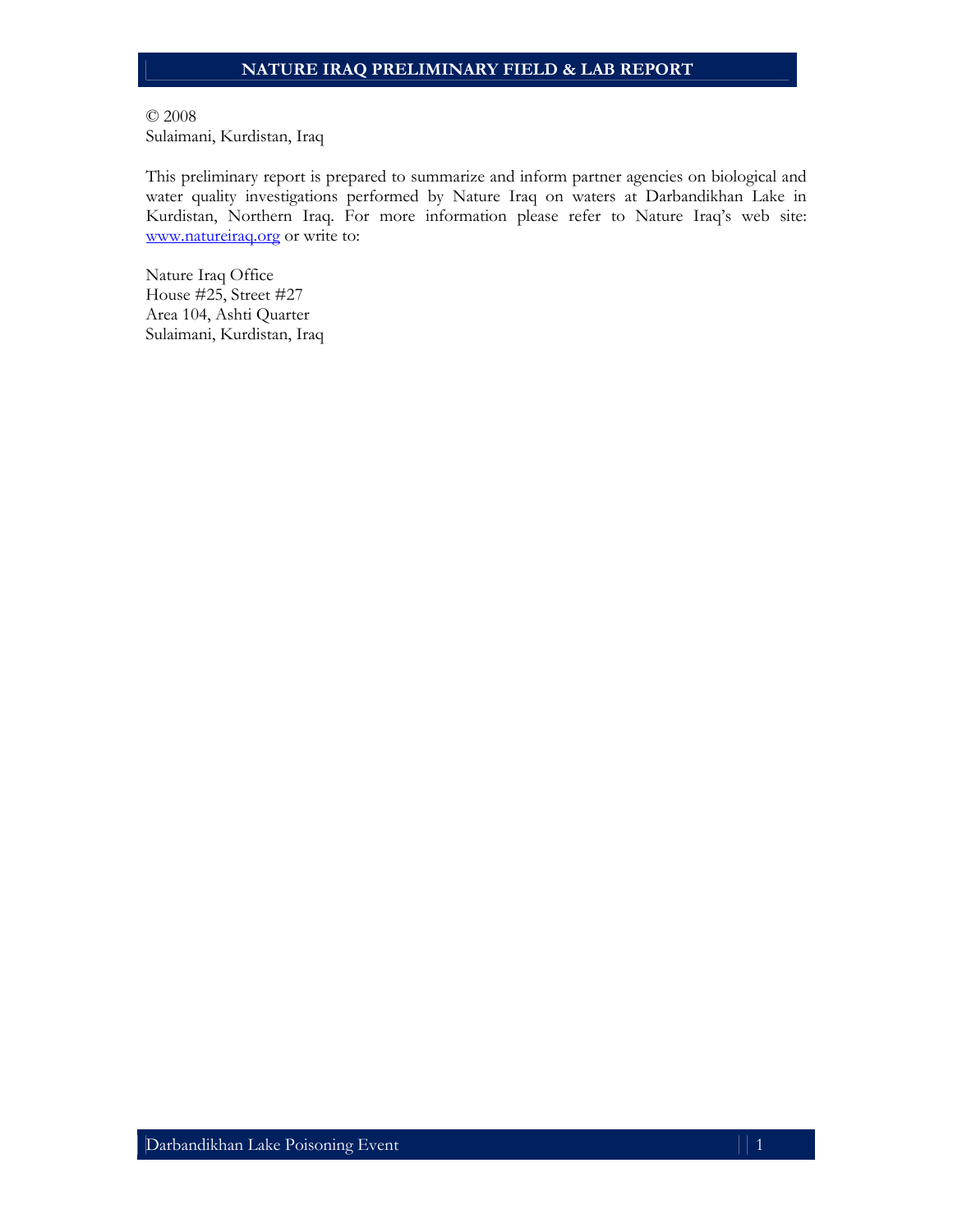## **Introduction**

Darbandikhan Lake is one of the three large lakes in Kurdistan, Northern Iraq, 230 km northeast of Baghdad. It is fed by two main tributaries: the Tanjero River, which flows in from the north/northwest, and the Sirwan River, which flows in from the east (from Iran).

This and the surrounded area is a biological diverse area for wildlife and listed as an Important Bird Area in Iraq by BirdLife International. Many people benefit from this lake and its waters as it is used as a source for drinking and irrigation water, as an important fisheries, and as a beautiful site used by many for recreation. It is also an important source of electricity generated by the Darbandikhan Dam.

Darbandikhan Lake is currently at a high risk due to pollution by sewage and municipal wastes. Its water levels are threatened by the current severe drought affecting the region as a whole and by work in Iran to install a dam on the Sirwan River. Other dams have been constructed (the Chaq Chaq Dam near Sulaimani, which was built in 2005 and subsequently broke in the spring of 2006 due to design failures) or are proposed (an irrigation dam in the Qara Ali area along the Tanjero between Sulaimani & the lake).

## **Poisoning Event & NI Response**

Recently another threat was seen on the river. Nature Iraq (an environmental non-governmental organization based in the city of Sulaimani) was informed that there were many fish killed in the Lake when some people put poisons into the water near Jardasna Village on the  $30<sup>th</sup>$  of July.



**Plate 1: Map of Darbandikhan by Google Earth, showing area where contamination may have occurred and four sample points visited by this survey**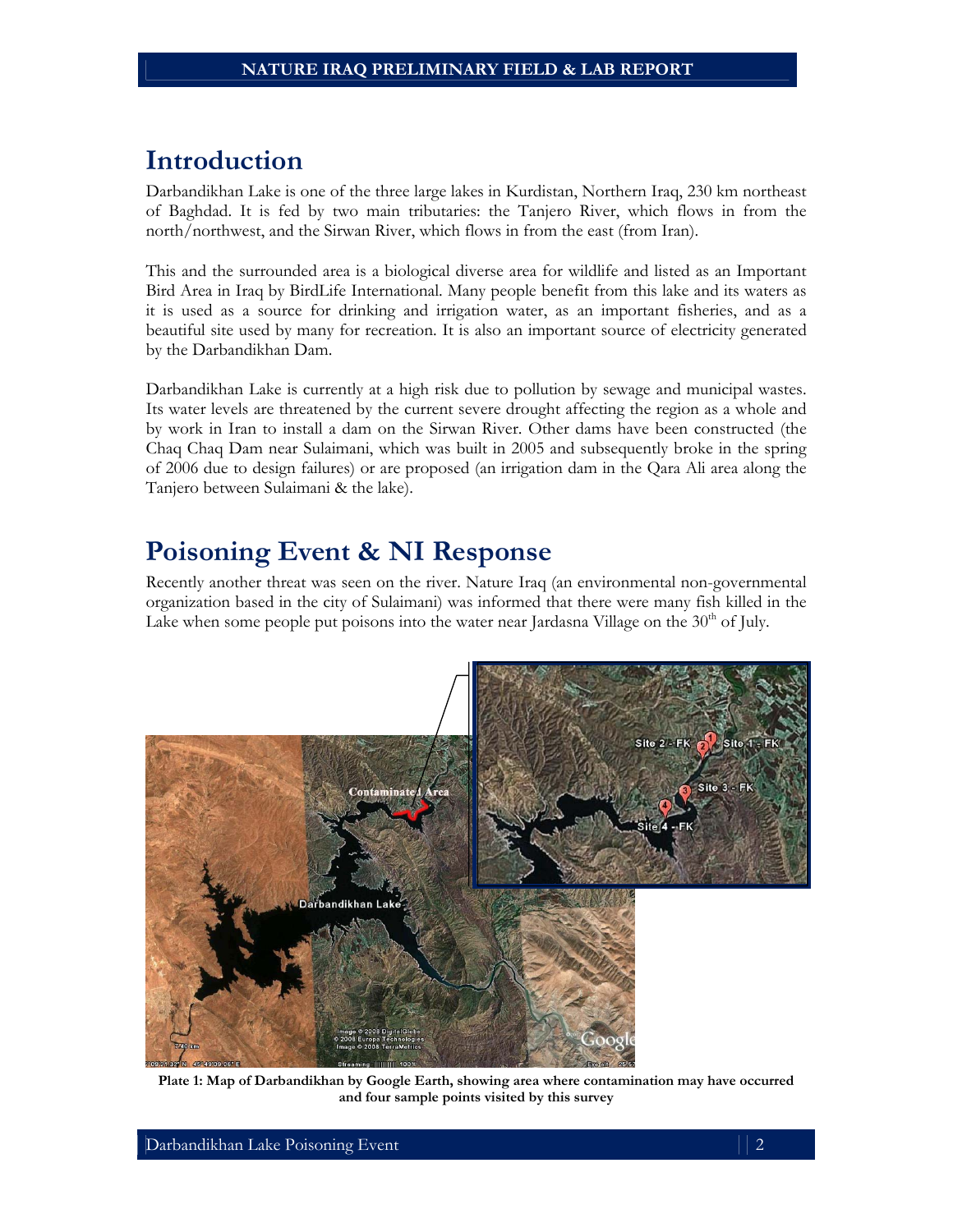A team from Nature Iraq went to investigate the situation on 13 August and when they arrived they found many dead fish and other creatures such as turtles as well as strong odours from the decaying organisms along more than three kilometres of the shoreline (This is indicated on the map above in red). It was estimated that more than one million fish were killed.



**Plate 2 & Plate 3: Photos from first Nature Iraq Site visit on 13 August** 

Then on 14th of August (the second day of investigation), Nature Iraq sent another team to investigate as well as take samples from the affected area. Site condition had deteriorated with more dead fish seen as well as a dead bird (see photos below). This is a indication of humaninduced stress to the ecosystem.



**Plate 4 & Plate 5: Photos from second Nature Iraq Site visit on 14 August** 

## **Results of Field Reconnaissance & Lab Analysis**

On 14-Aug-2008 at 1 pm, the Nature Iraq field team visited what was considering the most damaged sites caused by the poisoning event. The team contained four specialists from different fields of expertise (Haider Ahmed Falih, Ali Mohammed Maher, Raid Abdul Mehdi for Water quality & Sediments and Korsh Ararat for birds and other biota). They took the basic field measurements, collect water, sediment and fish samples and noted some important field observations.

The following represents the results of this field work and the field measurements collected and basic water quality, sediment, and fish analysis. Water and fish samples were sent to Basrah for testing of hydrocarbons (also included in this report).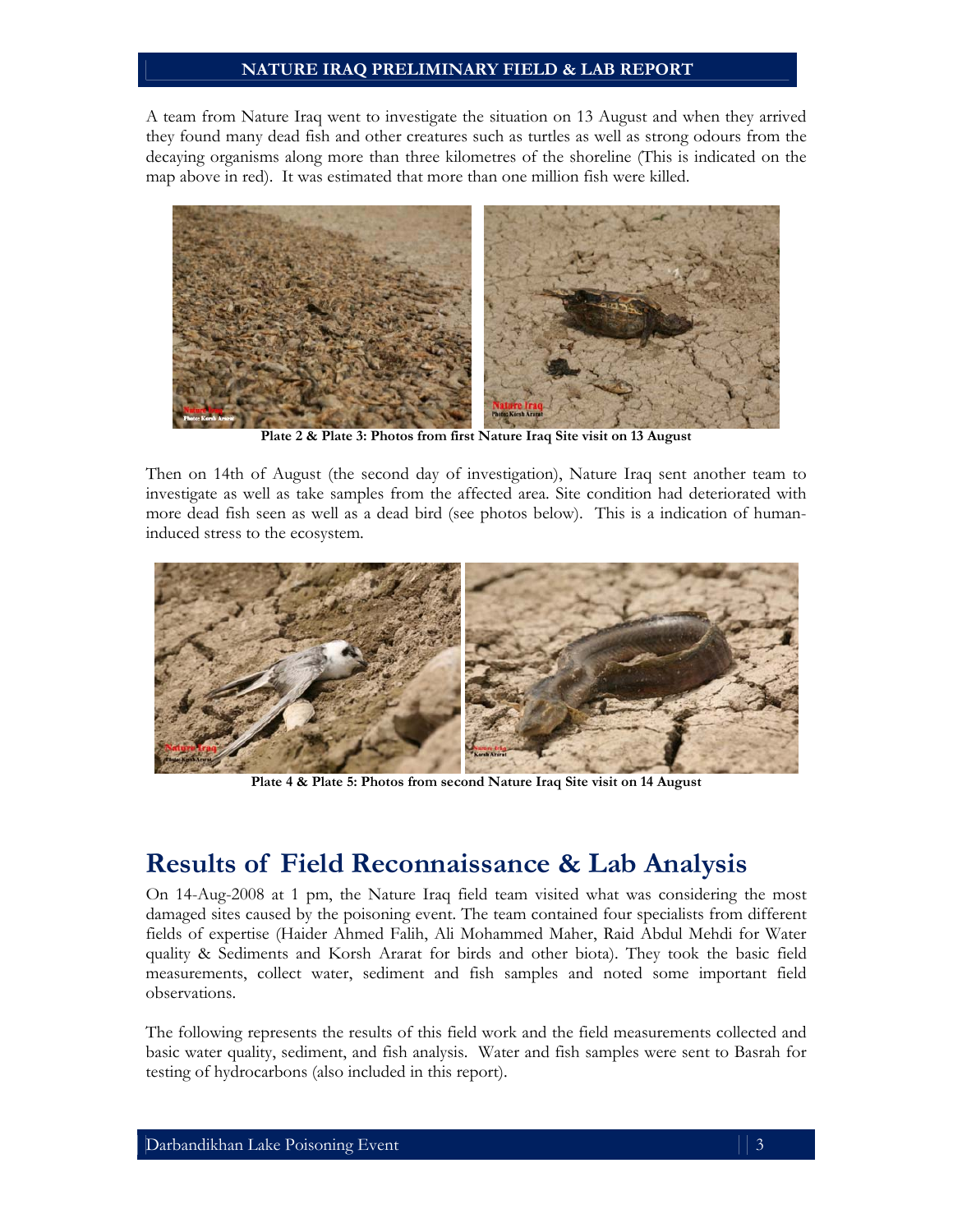### **Site 1:** N 35 13 .3 E 45 51 37.64

**Site Description:** It is near a destroyed bridge, 2.13 km north (upstream) of Site 3 - the water appeared to be the cleanest at this site -the source of water are the Tangero, Zalm and various smaller drainages to the north. The site had relatively high flows and normal water conditions were observed but also high turbidity; no dead fish were seen but a few hundred meters to the south a few dead fish were observed and they look somewhat old, possibly killed during the first days of the incident. The results of preliminary analysis are included in the table below for Site 1.

| Table 1: water Quality Field and Lab Results for Site 1 |                           |        |                         |        |  |  |  |
|---------------------------------------------------------|---------------------------|--------|-------------------------|--------|--|--|--|
| #                                                       | <b>Field Measurements</b> |        | Lab Results             |        |  |  |  |
|                                                         | рH                        | 7.95   | $Ca++$<br>mg/L          | 80.15  |  |  |  |
| 2                                                       | TDS $mg/L$                | 289    | $Mg++$<br>mg/L          | 91     |  |  |  |
| 3                                                       | Conductivity $\mu s/cm$   | 527    | $Cl^{-}$<br>mg/L        | 11.27  |  |  |  |
| $\overline{4}$                                          | Salinity                  | $ND^*$ | SO <sub>4</sub><br>mg/L | 42.44  |  |  |  |
| 5                                                       | Water Temperature °C      | 27.7   | Total Hardness mg/L     | 290    |  |  |  |
| 6                                                       | Air Temperature °C        | 43     | TOC %                   | 0.19   |  |  |  |
| 7                                                       | Turbidity NTU             | 176    | Alkalinity mg/L         | 272.19 |  |  |  |
| 8                                                       | $DO$ mg/L                 | 7.93   | PO4 $mg/L$              | 0.016  |  |  |  |
| 9                                                       | $DO\%$                    | 106.3  | TP<br>mg/L              | 0.060  |  |  |  |

| Table 1: Water Quality Field and Lab Results for Site 1 |  |  |  |  |  |  |  |
|---------------------------------------------------------|--|--|--|--|--|--|--|
|---------------------------------------------------------|--|--|--|--|--|--|--|

\*Not detected

## **Site 2:** N 35 12 51.74 E 45 51 27.82

**Site Description:** This site is located approximately 1.71 km north (upstream) of site 3. Almost the same observations were recorded here, but the water was deeper at this location and oxygen levels were somewhat decreased; dead fish were seen but fewer than those seen downstream of Site 1. Water flow was less than at Site 1. Expectations were that pollution increased south of this site and decreased north of this site. The results of preliminary analysis are included in the table below for Site 2.

| #              | <b>Field Measurements</b> |        | Lab Results             |        |  |  |  |
|----------------|---------------------------|--------|-------------------------|--------|--|--|--|
|                | pΗ                        | 7.78   | $Ca++$<br>mg/L          | 80.95  |  |  |  |
| $\overline{2}$ | TDS $mg/L$                | 288    | $Mg++$<br>mg/L          | 91     |  |  |  |
| 3              | Conductivity $\mu s/cm$   | 526    | $Cl^{-}$<br>mg/L        | 8.93   |  |  |  |
| $\overline{4}$ | Salinity                  | $ND^*$ | SO <sub>4</sub><br>mg/L | 43.75  |  |  |  |
| 5              | Water Temperature °C      | 27.3   | Total Hardness mg/L     | 293    |  |  |  |
| 6              | Air Temperature °C        | 44     | TOC %                   | 0.86   |  |  |  |
|                | Turbidity NTU             | 115    | Alkalinity mg/L         | 290.34 |  |  |  |
| 8              | $DO$ mg/L                 | 5.48   | PO4 $mg/L$              | 0.029  |  |  |  |
|                | DO%                       | 78.9   | TP<br>mg/L              | 0.100  |  |  |  |

**Table 2: Water Quality Field and Lab Results for Site 2**

\*Not detected

## **Site 3:** N 35 12 8.3 E 45 51 6.6

**Site Description:** This site is surrounded by mountains and the river here had a low water level (1-2 m). There was an island in the center of the river where locals had done some planting. The water was still and slightly green and the smell of the dead fish was very strong. Many different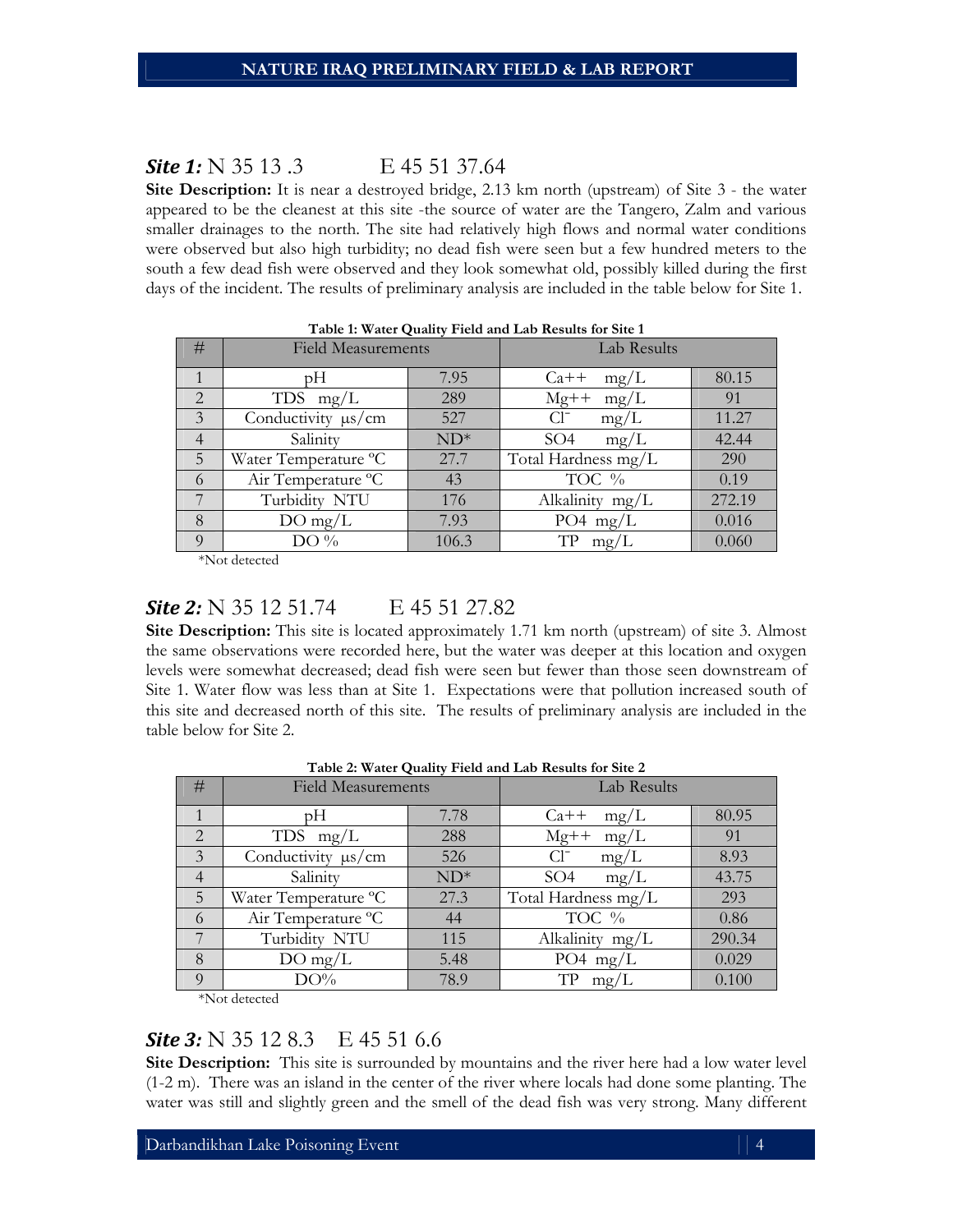lines of dead fish were found on the ground; each line represented possibly a different time of death or period in the poisoning event with the highest levels (furthest from the current water level) being the oldest. During this time of year, the water level of the lake is being affected by dam releases downstream and drought conditions. The general trend was a general lowering of the water level in the lake, which could be seen in these water level marks/debris lines left behind by the retreating water on the reservoir banks. The lower lines (closest to the current water level) were long, extending beyond the teams sight and represented thousands of dead fish. Some fish were still floating on the surface of the water but these were fewer in number. Other dead organisms such as turtles were found. Bubbles were seen coming out from the bottom of the water which may have affected the dissolved oxygen measurements. Water, sediment and fish samples were taken here before the team moved to Site 2, which was 1.71 km to the north of Site 3. The results of preliminary analysis are included in the table below for Site 2.

| #              | <b>Field Measurements</b> |              | Lab Results             |        |  |
|----------------|---------------------------|--------------|-------------------------|--------|--|
| 1              | рH                        | 9.25         | mg/L<br>$Ca++$          | 26.05  |  |
| 2              | TDS $mg/L$                | 150          | $Mg++$<br>mg/L          | 50     |  |
| 3              | Conductivity $\mu s/cm$   | 276          | $Cl^-$<br>mg/L          | 8.92   |  |
| $\overline{4}$ | Salinity                  | ND           | SO <sub>4</sub><br>mg/L | 56.76  |  |
| 5              | Water Temperature °C      | 33.7         | <b>Total Hardness</b>   | 115    |  |
|                |                           |              | mg/L                    |        |  |
| 6              | Air Temperature °C        | 42           | TOC %                   | 15.19  |  |
| 7              | Turbidity NTU             | 22.6         | Alkalinity mg/L         | 114.93 |  |
| 8              | $DO$ mg/L                 | Inconclusive | PO4 $mg/L$              | 0.046  |  |
| $\Omega$       | DO%                       | Inconclusive | TP<br>mg/L              | 0.087  |  |

**Table 3: Water Quality Field and Lab results for Site 3**

\*Not detected

## **Site 4:** N 35 11 54.09 E 45 50 42.38

**Site Description:** The water quality at this site was extremely poor and there were long lines of dead fish along the shore, most of them larger in size than those found at the second or third site. They appeared to have died more recently as well. There were boats on both side of the river. Birds were seen, as the team approached the site, drinking from the water of the river. This site had the appearance of an open lake and the water depth differed at the site between 5 to 15 meters. The results of preliminary analysis are included in the table below for Site 4.

|                | Table 7. Water Quality I feld and Lab Results for site 7 |        |                         |        |  |  |  |  |
|----------------|----------------------------------------------------------|--------|-------------------------|--------|--|--|--|--|
| #              | <b>Field Measurements</b>                                |        | Lab Results             |        |  |  |  |  |
|                | pΗ                                                       | 8.4    | $Ca++$<br>mg/L          | 36.46  |  |  |  |  |
| 2              | TDS $mg/L$                                               | 175    | $Mg++$<br>mg/L          | 51     |  |  |  |  |
| $\overline{3}$ | Conductivity $\mu s/cm$                                  | 290    | $Cl^{-}$<br>mg/L        | 8.71   |  |  |  |  |
| $\overline{4}$ | Salinity                                                 | $ND^*$ | SO <sub>4</sub><br>mg/L | 62.5   |  |  |  |  |
| 5              | Water Temperature °C                                     | 33.5   | Total Hardness mg/L     | 142    |  |  |  |  |
| 6              | Air Temperature °C                                       | 41     | TOC %                   | 0.70   |  |  |  |  |
| 7              | Turbidity NTU                                            | 47.5   | Alkalinity mg/L         | 120.98 |  |  |  |  |
| 8              | $DO$ mg/L                                                | 8.5    | PO4 $mg/L$              | 0.01   |  |  |  |  |
| $\Omega$       | DO%                                                      | 127.9  | TP<br>mg/L              | 0.069  |  |  |  |  |

**Table 4: Water Quality Field and Lab Results for site 4**

\*Not detected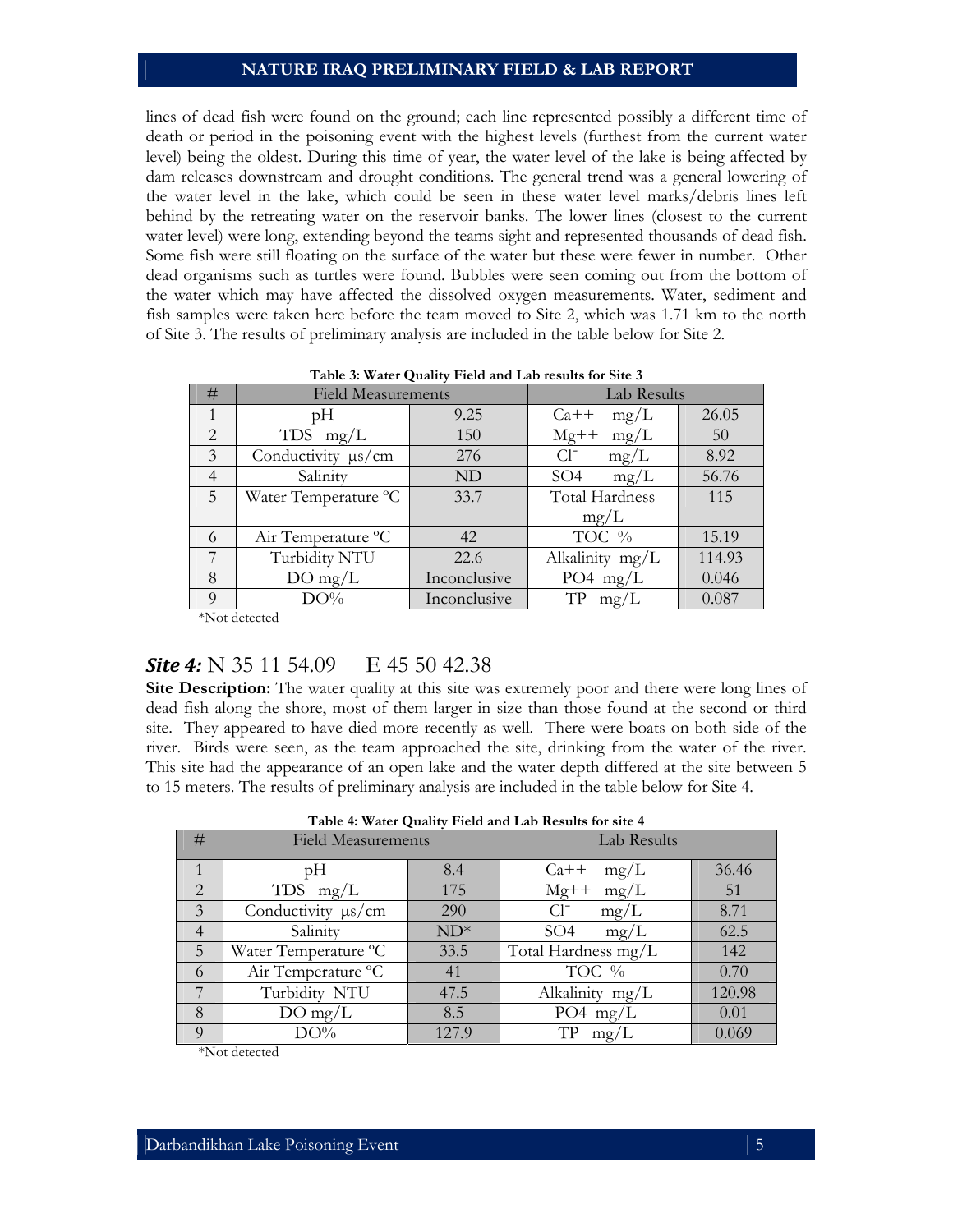#### *Heavy Metals in Water, Sediment & Fish*

The results of test for heavy metals in water for the four sites at Darbandikhan Lake are presented below. They are compared to two surface water references (Kabata-Pendias and Mukherjee, 2007 & Agardy and Sullivan, 2005) and the World Health Organization Drinking Water Standard is included for additional contrast. Preliminary results for all sites indicate elevated levels of cadmium, manganese, lead and nickel in surface waters.

| <b>Site Code</b>                        | Cu ppm         | Cd ppm    | Mn ppm      | Pb ppm | Zn ppm    | Ni ppm              |
|-----------------------------------------|----------------|-----------|-------------|--------|-----------|---------------------|
| 1                                       | 0.008          | <b>ND</b> | 0.339       | 0.459  | <b>ND</b> | 0.193               |
| 2                                       | 0.011          | 0.002     | 0.361       | 0.418  | <b>ND</b> | 0.264               |
| 3                                       | 0.011          | 0.002     | 0.279       | 0.310  | <b>ND</b> | 0.206               |
| 4                                       | 0.010          | 0.005     | 0.283       | 0.354  | <b>ND</b> | 0.121               |
| Surface<br>Water<br>References*         | 0.27           | 0.000005  | $0.007 - 5$ | 0.09   | N/A       | $0.0005 -$<br>0.006 |
| <b>Drinking</b><br>Water<br>Reference** | $\overline{2}$ | 0.003     | 0.4         | 0.01   | $1.1 - 3$ | 0.02                |

**Table 5: Heavy Metals in Water for four sites in Darbandikhan Lake (August 2008)** 

\*Kabata-Pendias and Mukherjee (2007) & Agardy and Sullivan (2005)

\*\*WHO Drinking Water Standard (2006)

The results of test for heavy metals in sediment for the four sites at Darbandikhan Lake are presented in the table below and compared to Swedish standards for contamination levels (Swedish EPA, 2000), which showed elevated levels of Copper, Lead, Zinc and Nickel at some or all sites:

| <b>Site Code</b> | Cu ppm | Cd ppm | Mn ppm | Pb ppm | Zn ppm | Ni ppm | Fe ppm |
|------------------|--------|--------|--------|--------|--------|--------|--------|
|                  | 0.011  | 0.009  | 0.427  | 0.037  | 0.066  | 0.14   | 24.76  |
|                  | 0.038  | 0.022  | 0.918  | 0.109  | 0.229  | 0.406  | 29.88  |
|                  | 0.054  | 0.02   | 0.999  | 0.109  | 0.28   | 0.481  | 20.76  |
|                  | 0.037  | 0.013  | 0.805  | 0.11   | 0.218  | 0.404  | 33.86  |
| Swd. Con.*       | 0.04   | 0.04   | NA     | 0.04   | 0.075  | 0.03   | NA     |

**Table 6: Heavy Metals in Sediment for four sites in Darbandikhan Lake (August 2008)** 

\*Swedish Contamination level

Four (4) fish samples were taken from Site 3 and their tissues were tested for heavy metals. Samples were frozen after collection and muscle and bone tissue were taken from each fish to be tested by Flame Atomic Absorption Spectrometry (AAS).

| Table 7: Metals in fish samples by Flame Atomic Absorpation Spectrometry (AAS) (Analysis performed on |
|-------------------------------------------------------------------------------------------------------|
| 8 December 2008).                                                                                     |

| Sample | Cd ppm | Cu ppm | Pb ppm | Fe ppm | Mn ppm | Zn ppm | Ni ppm |
|--------|--------|--------|--------|--------|--------|--------|--------|
| Sample | 1.3    | 0.5    | 4.4    | 167.4  | 8.6    | 100.8  | 5.5    |
| Sample | 2.6    | 1.8    | 6.2    | 189.1  | 12.9   | 107.5  | 7.8    |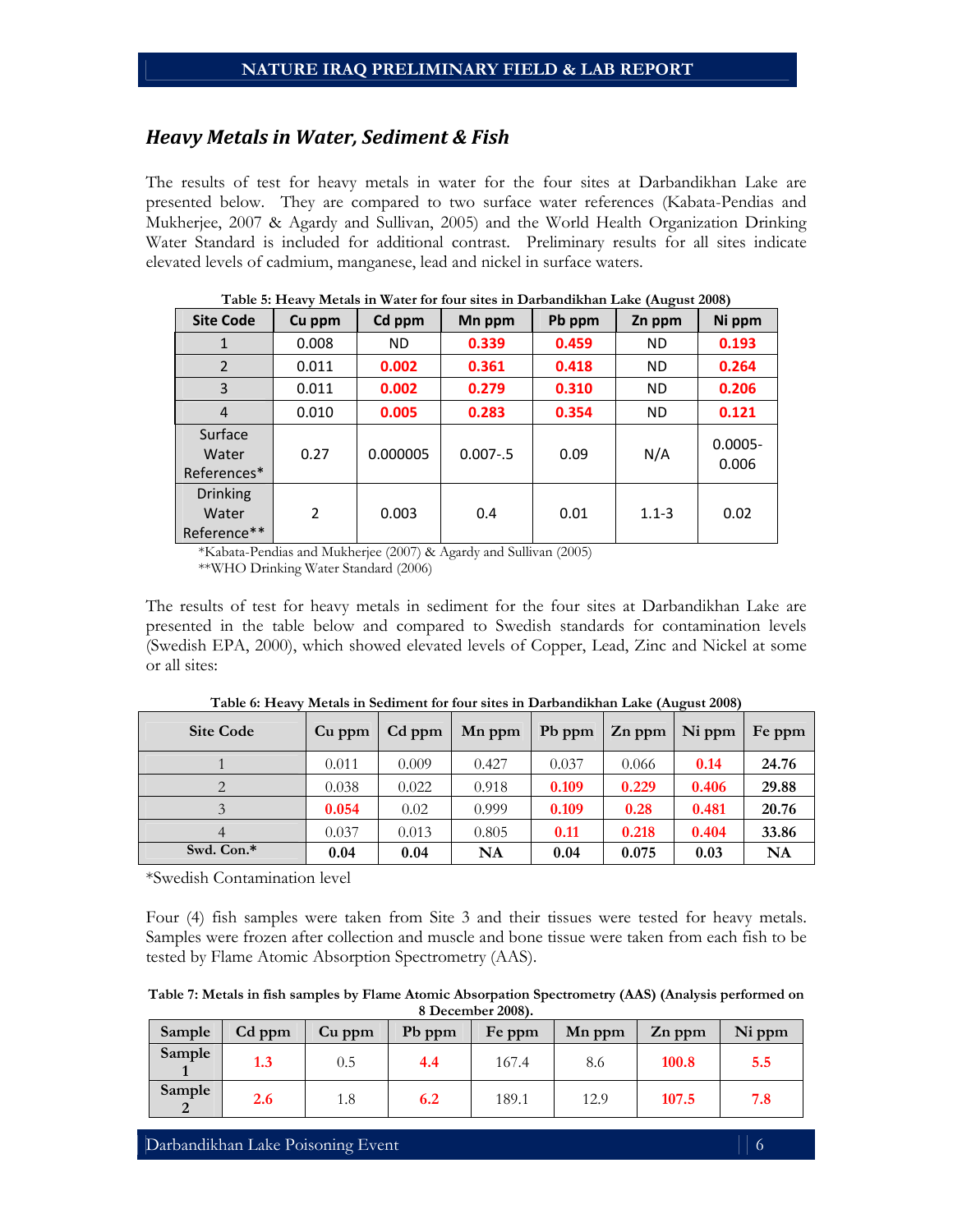| Sample                                                 | Cd ppm                  | Cu ppm          | Pb ppm                           | Fe ppm | Mn ppm | Zn ppm          | Ni ppm |
|--------------------------------------------------------|-------------------------|-----------------|----------------------------------|--------|--------|-----------------|--------|
| Sample                                                 | 1.9                     | 0.5             | 11.2                             | 213.6  | 15.7   | 115.5           | 5.7    |
| Sample<br>4                                            | 1.5                     | 0.2             | 3.6                              | 199.1  | 13.8   | 132.1           | 2.8    |
| Reference<br>Standards<br>for Daily<br>Consump<br>tion | 0.051<br>$0.06^2$ , $3$ | 20 <sup>2</sup> | 0.21, 0.212,<br>0.5 <sup>3</sup> | NA     | NA     | 50 <sup>2</sup> | 0.34   |

**<sup>1</sup>**Eritrean MoF/FAO (2003)

<sup>2</sup>Joint Expert Committee on Food Additives of Food and Agriculture Organization (JECFA) Provisional maximum Tolerable Daily Intake (PTDI) (WHO, 1993)

**<sup>3</sup>**Commission of the European Communities (1997)

4WHO (1993) – based on consumption rates of 0.3 mg/day for a 60 kg person

#### *Hydrocarbons in Water and Fish Samples*

Surface water samples were taken and sent to the Marine Science Center Lab at the University of Basrah for hydrocarbon lab analysis. No reference standards are available at this time for comparison. The results are presented below.

| # | $g/g\mu$ |
|---|----------|
|   | 1.98     |
| 2 | 5.71     |
| З | 4.27     |
|   | 8.06     |

**Table 8: Hydrocarbon results for water samples** 

Two (2) fish from Site 3 and two fish from Site 4 were dissected and tissue muscle, backbone and head tissue & bone were sent for hydrocarbon lab analysis at the Marine Science Center Lab at the University of Basrah. Unfortunately, species identification, ages and weights were not noted so the results presented below remain preliminary. No reference standards are available at this time for comparison.

#### **Table 9: Hydrocarbon results for fish samples**

| Name of point      | Site number | $g/g\mu$ |
|--------------------|-------------|----------|
| Fish muscle tissue | Site 3      | 7.29     |
| <b>Backbone</b>    | Site 3      | 4.72     |
| Head               | Site 3      | 12.27    |
| Fish muscle tissue | Site 3      | 4.95     |
| <b>Backbone</b>    | Site 3      | 1.81     |
| Head               | Site 3      | 6.94     |
| Fish muscle tissue | Site 4      | 5.77     |
| <b>Backbone</b>    | Site 4      | 3.92     |
| Head               | Site 4      | 8.1      |
| Fish muscle tissue | Site 4      | 15.42    |
| <b>Backbone</b>    | Site 4      | 16.37    |
| Head               | Site 4      | 10.23    |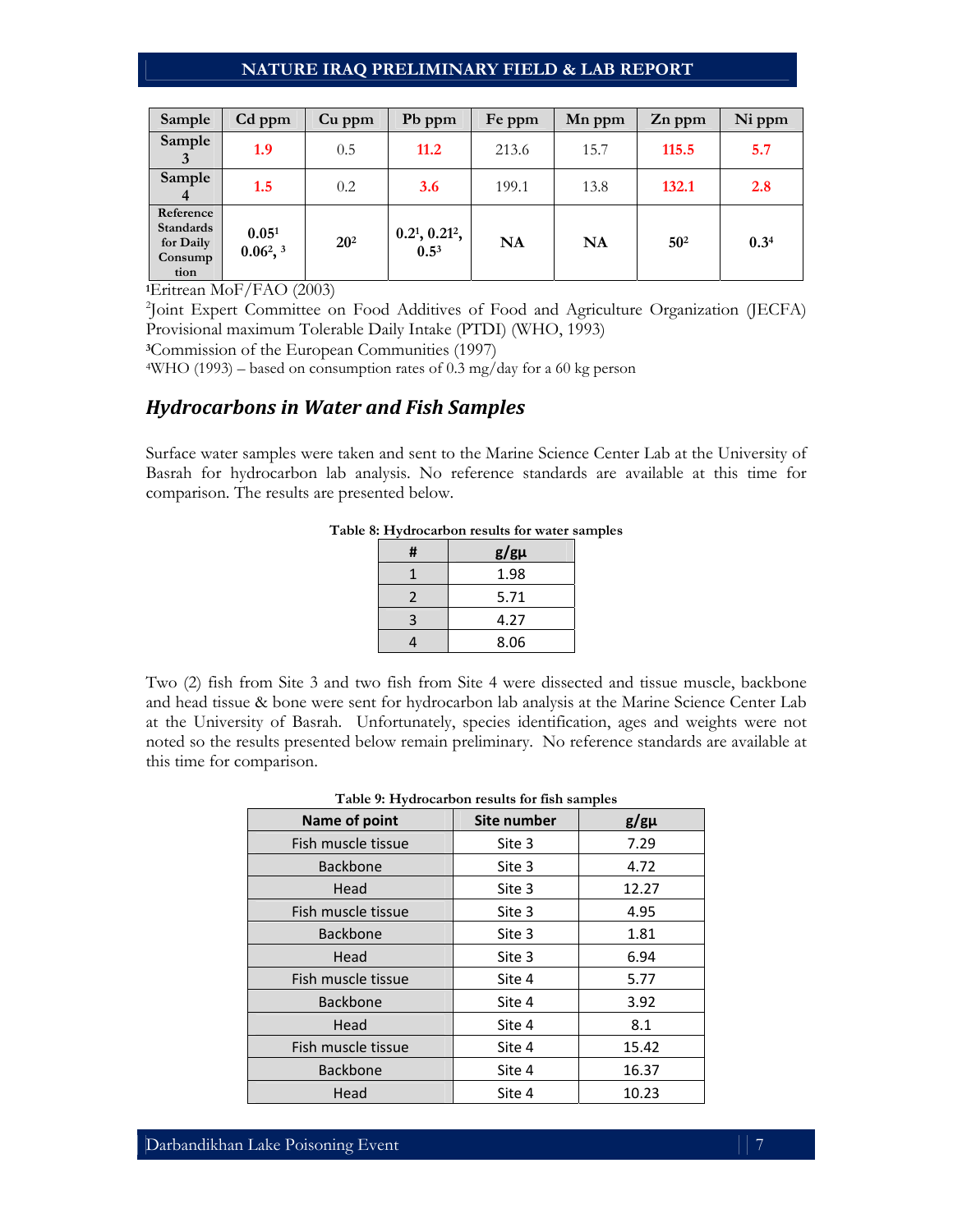## **Preliminary Conclusions**

Many of the physical and chemical water parameters presented in this report will not provide much information in a potential poisoning event such as this. But the percentage of total Organic Carbon (%TOC) is a good indicator that a significant impact occurred. This parameter indicates the percentage of organic material at a site. It is clear that the %TOC for the first site was generally good and normal but for the others this was not the case and particularly the third site showed an extremely high %TOC than would usually be expected in such an incident and this is probably due to the dead fish and other organisms that increase the amount of organic material at the site.

The third site also shows an abnormally high pH value as well but the dissolved oxygen was perhaps an unreliable measurement affected by bubbles that were seen at this site on this first trip. The first site had almost the same measurements as the second site, while on the ground they appeared different – site 1 look like much cleaner than site 2.

There may be some preliminary information from the University of Sulaimani indicated that the main causes of the fish kill was high levels of mercury (Hg) and lead (Pb), these results make sense. After discussion of the Nature Iraq results for heavy metals, Dr. Abdul Hameed, a water quality expert from the University of Baghdad, indicated that these sites have abnormal concentrations of lead, which would usually come from external sources such as a factory or factories up stream (personal communication). Heavy metals in sediment were compared with a Swedish EPA contamination levels and showed that, in comparison to this standard, copper was elevated at site 3, lead was elevated in site 2, 3 and 4; zinc was elevated at sites 2, 3, & 4, and nickel was elevated in all sites. Sometimes these elevated levels were two, three or more times the Swedish standard indicating high levels of contamination in the sediments.

Heavy metals suspended in water are an indication of more recent exposure to heavy metal sources. As stated above, preliminary results for all sites indicate elevated levels of cadmium (Sites 2, 3, & 4), manganese, lead and nickel (all sites) in surface waters. In some cases these levels are many times higher than referenced information for surface water and also when compared to drinking water standards. It should be noted that that the lake water is being used for human consumption needs and more information and study is urgently needed.

For fish, unfortunately, species identification, age and weight was not done for either heavy metal testing or hydrocarbon testing, so the results included in this report remain preliminary. The results do indicate that fish in the Tanjero River/Darbandikhan Lake basin may have chronic exposure to cadmium, lead, manganese, zinc and nickel that may be reaching levels that pose serious health risks to humans and other biota that consume them. More in-depth study in needed and should be a high priority.

The preliminary results for hydrocarbon testing of water and fish samples but as stated above, suffered from deficiencies in data collection (species identification, age and weight values). In addition, Nature Iraq does not have reference standards to provide adequate comparison and interpretation of the results.

### *Recommendations*

As noted above, the findings of this report, though limited in scope and preliminary in nature indicate that there are serious problems in the basin that go far beyond a single fish kill events. There is an urgent need for additional survey work and more comprehensive testing of water,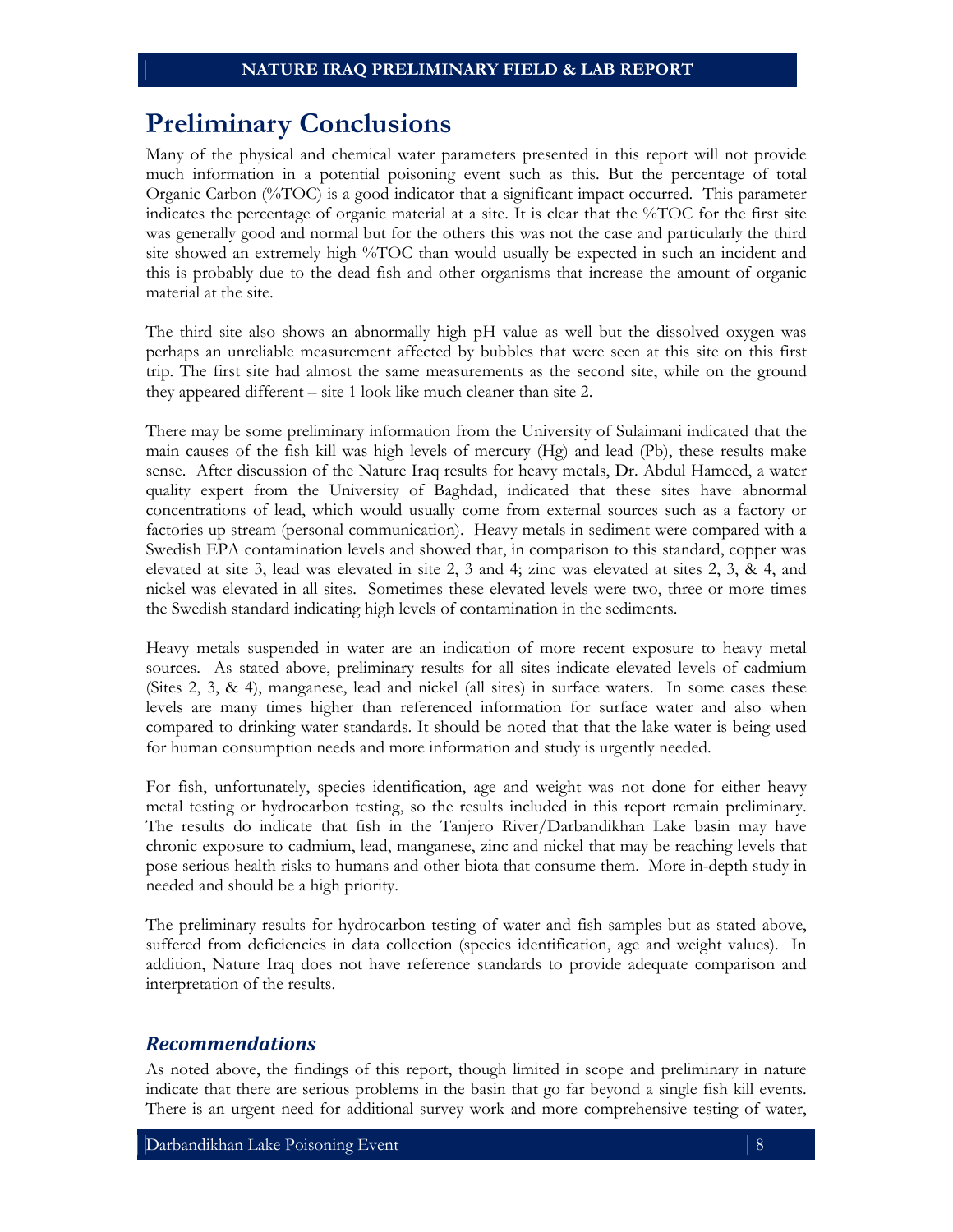sediments and fish. It is also important to establish the sources of contamination to the lake and this will involve a more focused study of the basin as a whole and how pollutants both enter and move through it.

Upon completion of this survey work, additional surveys were conducted, including a survey of many of the industries within the Tanjero River Basin. These are the subject of later reports but this information, as well as historical information will be included in a database being developed by Italian experts with support of the Italian Ministry of Environment, Land and Sea. In additional a draft "State of the Basin" report is being developed. It should be noted that these are only preliminary steps towards addressing the problems of the Basin and urgent action is also needed, including the building of a waste water treatment plant and controlling and/or eliminating many of the pollution inputs to the basin.